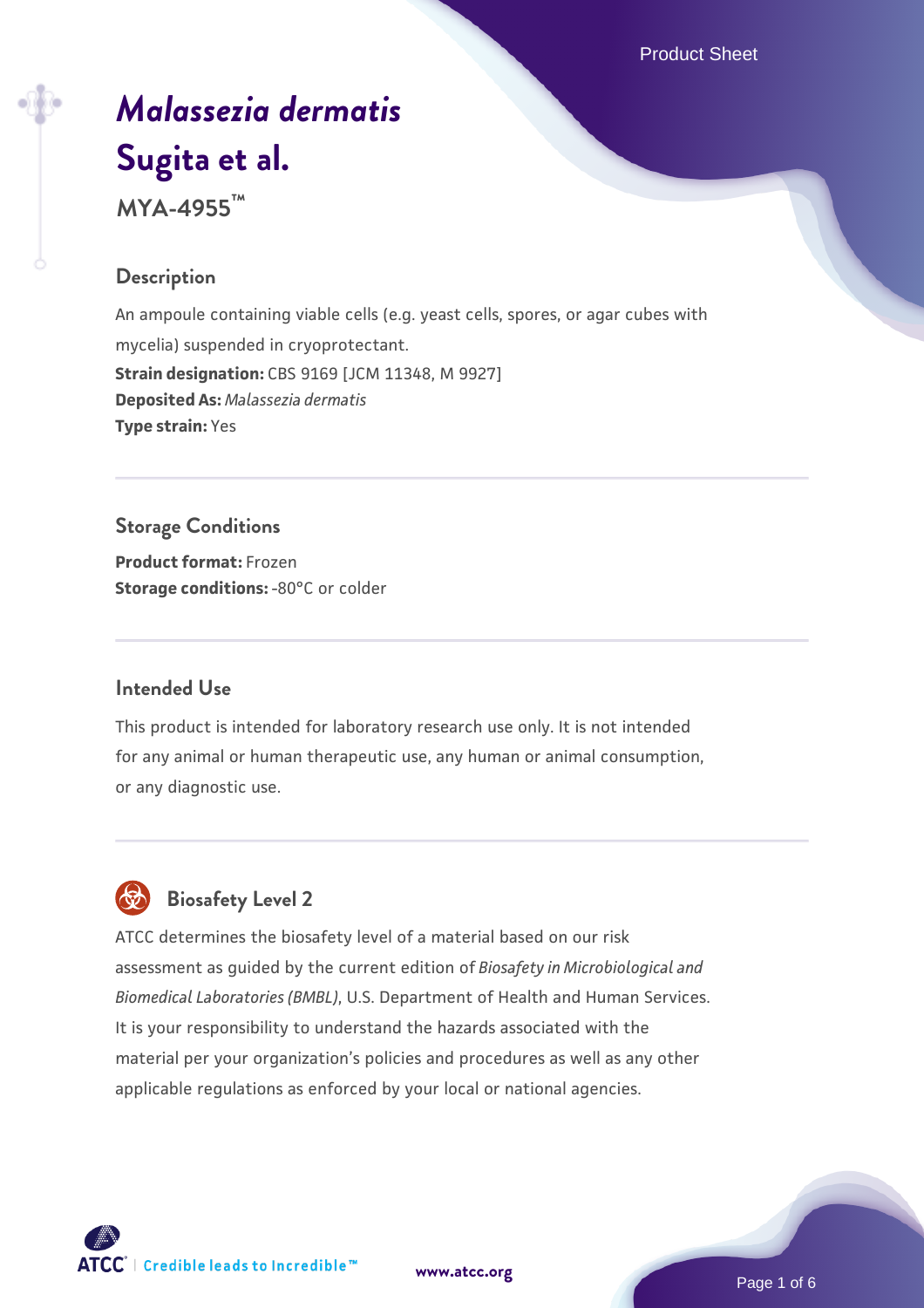ATCC highly recommends that appropriate personal protective equipment is always used when handling vials. For cultures that require storage in liquid nitrogen, it is important to note that some vials may leak when submersed in liquid nitrogen and will slowly fill with liquid nitrogen. Upon thawing, the conversion of the liquid nitrogen back to its gas phase may result in the vial exploding or blowing off its cap with dangerous force creating flying debris. Unless necessary, ATCC recommends that these cultures be stored in the vapor phase of liquid nitrogen rather than submersed in liquid nitrogen.

# **Certificate of Analysis**

For batch-specific test results, refer to the applicable certificate of analysis that can be found at www.atcc.org.

# **Growth Conditions**

**Medium:**  [ATCC Medium 2693: modified Dixon \(mDixon\)](https://www.atcc.org/-/media/product-assets/documents/microbial-media-formulations/2/6/9/3/atcc-medium-2693.pdf?rev=536a6706c99e4ec390c22a2188277d15) [ATCC Medium 2737: Modified Leeming & Notman Agar \(MLNA\)](https://www.atcc.org/-/media/product-assets/documents/microbial-media-formulations/2/7/3/7/atcc-medium-2737.pdf?rev=48187a2009844fcc83528acdd7a72050) **Temperature:** 30-32°C **Atmosphere:** Aerobic

# **Handling Procedures**

**Frozen ampoules** packed in dry ice should either be thawed immediately or stored in liquid nitrogen. If liquid nitrogen storage facilities are not available, frozen ampoules may be stored at or below -70°C for approximately one week. **Do not under any circumstance store frozen ampoules at refrigerator**





**[www.atcc.org](http://www.atcc.org)**

Page 2 of 6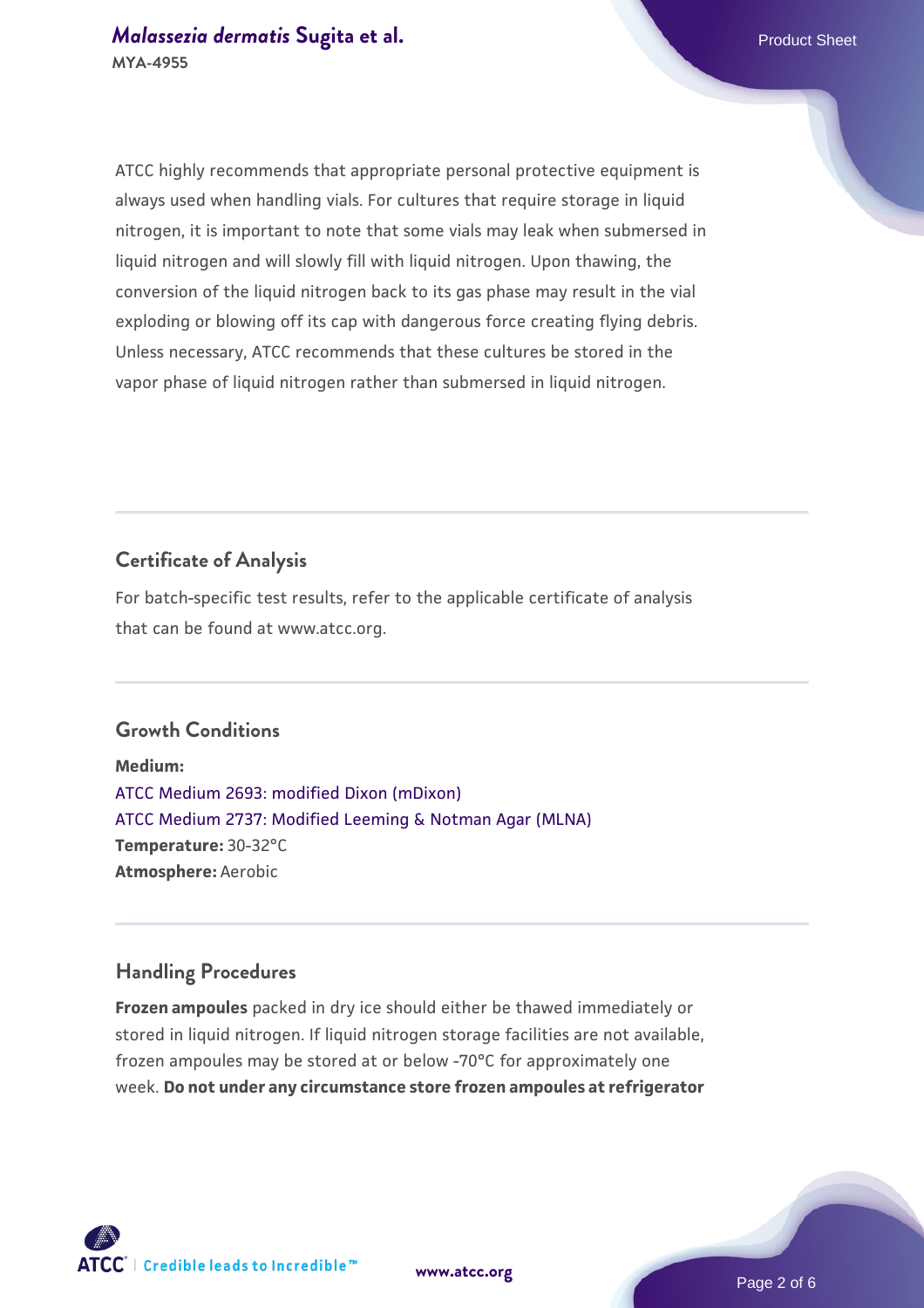# *[Malassezia dermatis](https://www.atcc.org/products/mya-4955)* [Sugita et al.](https://www.atcc.org/products/mya-4955) **Product Sheet** Product Sheet

**MYA-4955**

**freezer temperatures (generally -20°C).** Storage of frozen material at this temperature will result in the death of the culture.

- 1. To thaw a frozen ampoule, place in a **25°C to 30°C** water bath, until just thawed (**approximately 5 minutes**). Immerse the ampoule just sufficient to cover the frozen material. Do not agitate the ampoule.
- 2. Immediately after thawing, wipe down ampoule with 70% ethanol and aseptically transfer at least 50 µL (or 2-3 agar cubes) of the content onto a plate or broth with medium recommended.
- 3. Incubate the inoculum/strain at the temperature and conditions recommended. Inspect for growth of the inoculum/strain regularly. The sign of viability is noticeable typically after 1-2 days of incubation. However, the time necessary for significant growth will vary from strain to strain.

**Morphology:** After 3 days on Leeming & Notman agar at 30°C, colonies are cream-colored, smooth, butyrous, dull. Cells are globose, subglobose or ovoidal; pseudohyphae not observed.

## **Notes**

Lipophilic or lipid-pendent yeasts; biomedical strain.

Additional, updated information on this product may be available on the ATCC

® web site at www.atcc.org.

# **Material Citation**

If use of this material results in a scientific publication, please cite the material in the following manner: *Malassezia dermatis* Sugita et al. (ATCC MYA-4955)

## **References**

References and other information relating to this material are available at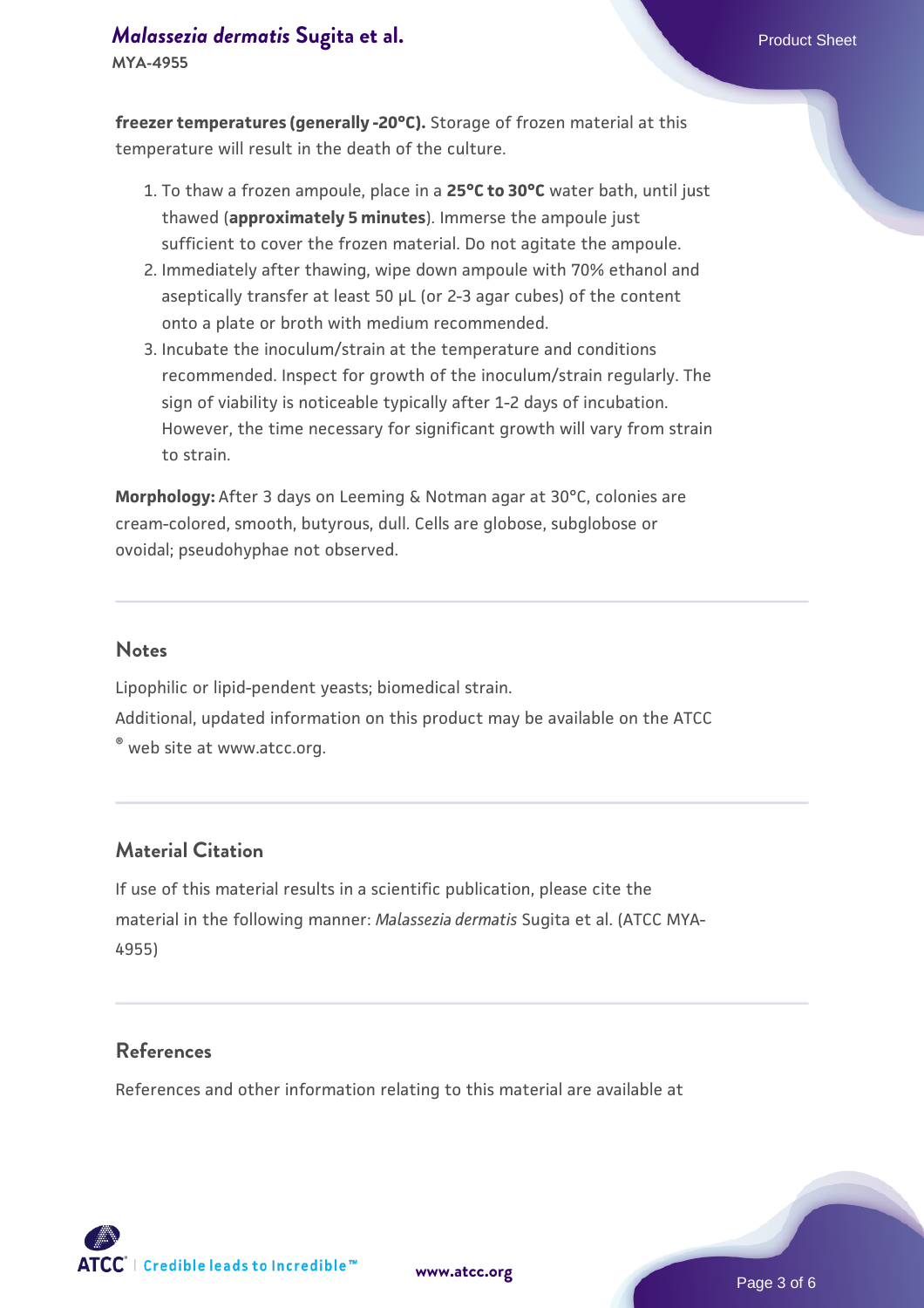# *[Malassezia dermatis](https://www.atcc.org/products/mya-4955)* [Sugita et al.](https://www.atcc.org/products/mya-4955) **Product Sheet** Product Sheet

**MYA-4955**

www.atcc.org.

#### **Warranty**

The product is provided 'AS IS' and the viability of ATCC® products is warranted for 30 days from the date of shipment, provided that the customer has stored and handled the product according to the information included on the product information sheet, website, and Certificate of Analysis. For living cultures, ATCC lists the media formulation and reagents that have been found to be effective for the product. While other unspecified media and reagents may also produce satisfactory results, a change in the ATCC and/or depositor-recommended protocols may affect the recovery, growth, and/or function of the product. If an alternative medium formulation or reagent is used, the ATCC warranty for viability is no longer valid. Except as expressly set forth herein, no other warranties of any kind are provided, express or implied, including, but not limited to, any implied warranties of merchantability, fitness for a particular purpose, manufacture according to cGMP standards, typicality, safety, accuracy, and/or noninfringement.

#### **Disclaimers**

This product is intended for laboratory research use only. It is not intended for any animal or human therapeutic use, any human or animal consumption, or any diagnostic use. Any proposed commercial use is prohibited without a license from ATCC.

While ATCC uses reasonable efforts to include accurate and up-to-date information on this product sheet, ATCC makes no warranties or representations as to its accuracy. Citations from scientific literature and patents are provided for informational purposes only. ATCC does not warrant that such information has been confirmed to be accurate or complete and



**[www.atcc.org](http://www.atcc.org)**

Page 4 of 6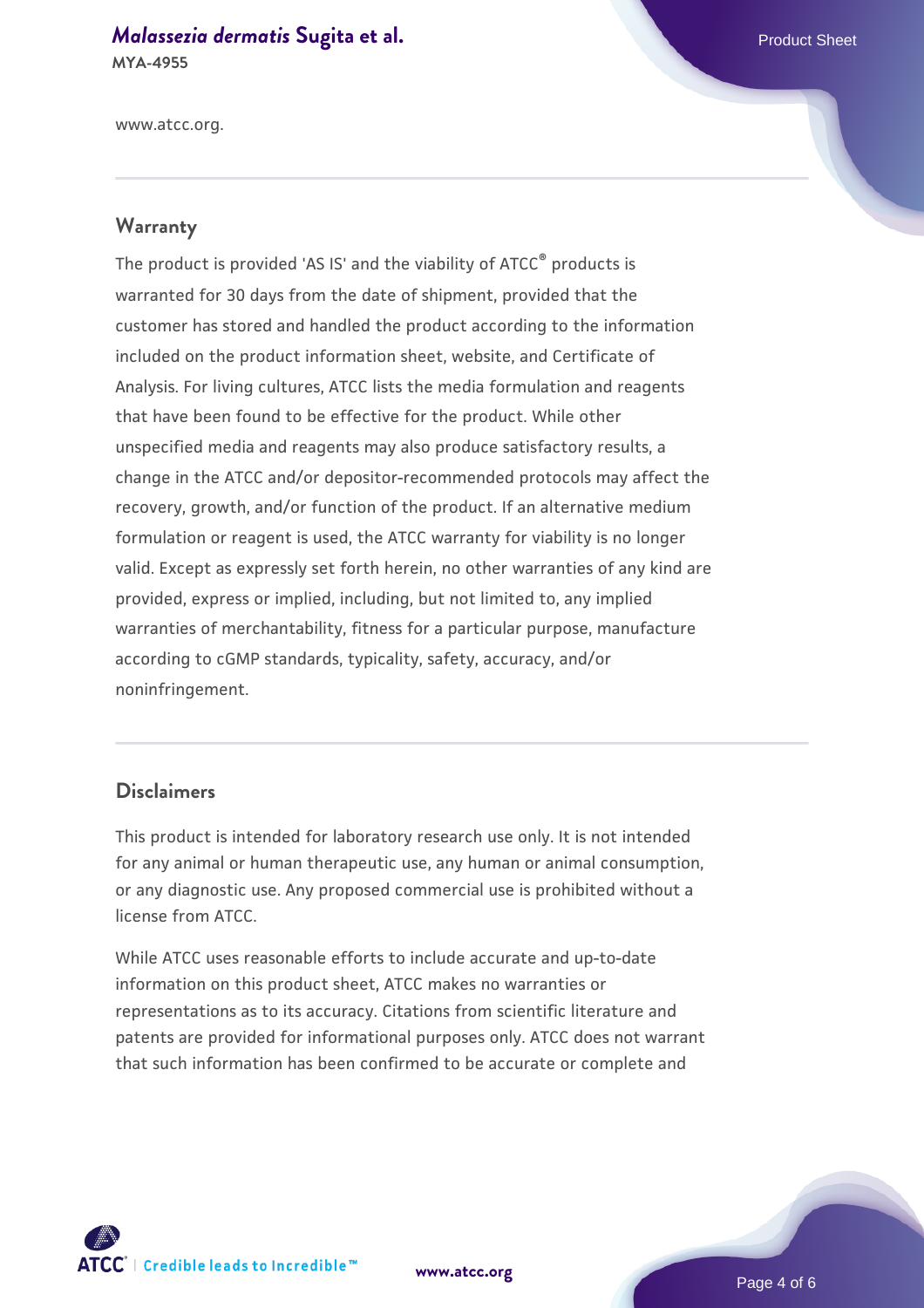#### *[Malassezia dermatis](https://www.atcc.org/products/mya-4955)* [Sugita et al.](https://www.atcc.org/products/mya-4955) **Product Sheet** Product Sheet **MYA-4955**

the customer bears the sole responsibility of confirming the accuracy and completeness of any such information.

This product is sent on the condition that the customer is responsible for and assumes all risk and responsibility in connection with the receipt, handling, storage, disposal, and use of the ATCC product including without limitation taking all appropriate safety and handling precautions to minimize health or environmental risk. As a condition of receiving the material, the customer agrees that any activity undertaken with the ATCC product and any progeny or modifications will be conducted in compliance with all applicable laws, regulations, and guidelines. This product is provided 'AS IS' with no representations or warranties whatsoever except as expressly set forth herein and in no event shall ATCC, its parents, subsidiaries, directors, officers, agents, employees, assigns, successors, and affiliates be liable for indirect, special, incidental, or consequential damages of any kind in connection with or arising out of the customer's use of the product. While reasonable effort is made to ensure authenticity and reliability of materials on deposit, ATCC is not liable for damages arising from the misidentification or misrepresentation of such materials.

Please see the material transfer agreement (MTA) for further details regarding the use of this product. The MTA is available at www.atcc.org.

# **Copyright and Trademark Information**

© ATCC 2021. All rights reserved. ATCC is a registered trademark of the American Type Culture Collection.

#### **Revision**

This information on this document was last updated on 2022-03-31

# **Contact Information**